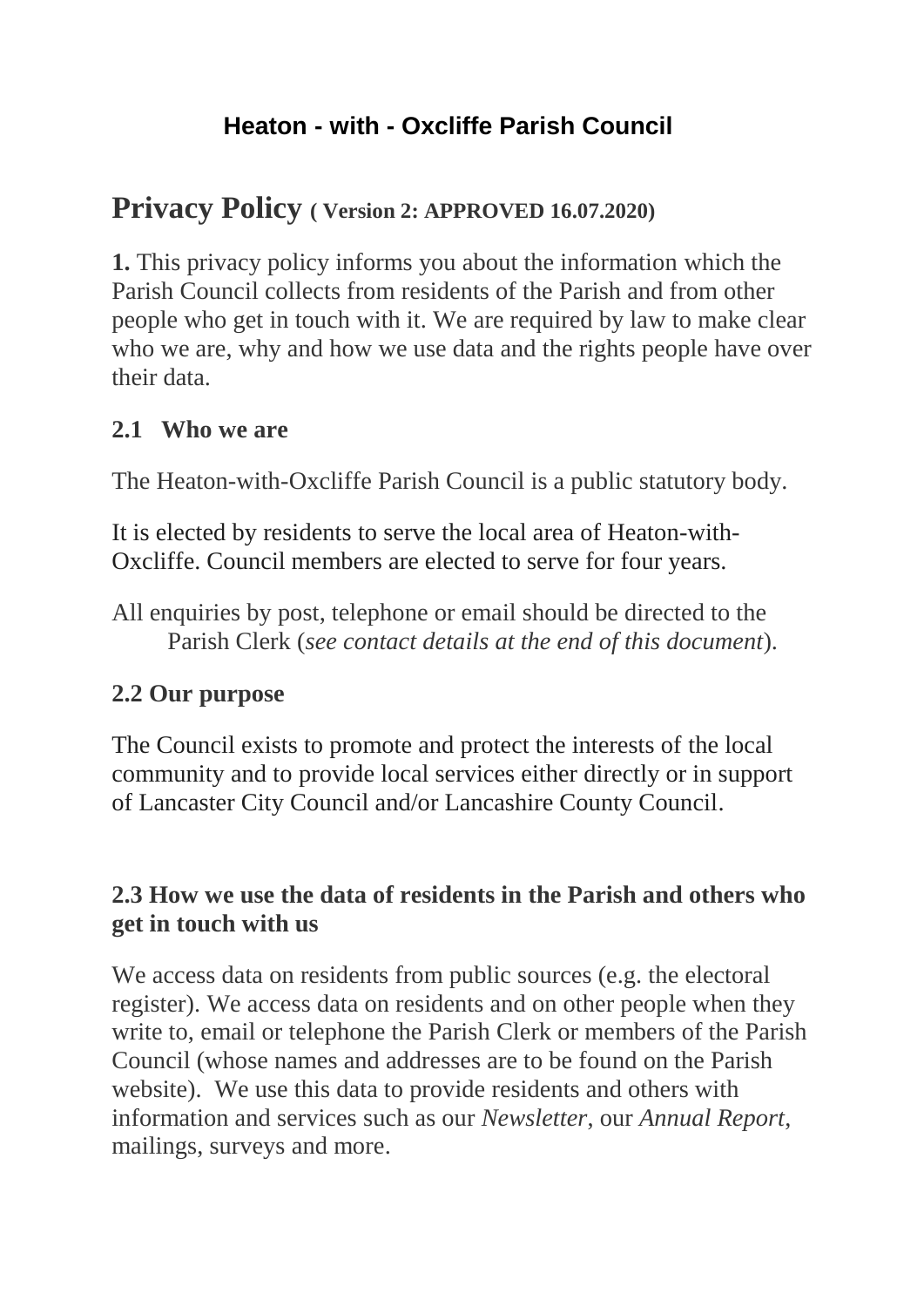## **2.4 How long data is kept**

We keep enquiry emails and records of telephone enquiries for up to three years.

### **2.5 Participation in a survey**

Surveys conducted by the Parish Council do not normally ask for names and email or postal addresses from respondents.

We will use any data provided only for enquiry purposes as specified in each survey.

Once survey responses have been collated and analysed, the responses will be deleted or destroyed.

#### **2.6 When you use our website**

Our privacy policy applies to all pages of our website [\(http://www.associationforeducationandageing.org/\)](http://www.associationforeducationandageing.org/)xxx

We do not use cookies on the website; nor do we include third party advertising cookies

The website may include links to external sites over which we have no control. We do not guarantee the accuracy or security of external sites.

### **2.7 Data security**

We do not use data for profiling. We do not share data provided to us with any third party individuals or organisations. We make sure data is stored securely. This Privacy Policy is reviewed at regular intervals to check that data in our possession remains secure.

## **3.1 Your rights as a data subject**

By law, you can ask us what data we hold about you and you can require us to correct or delete it if it is inaccurate. You may withdraw